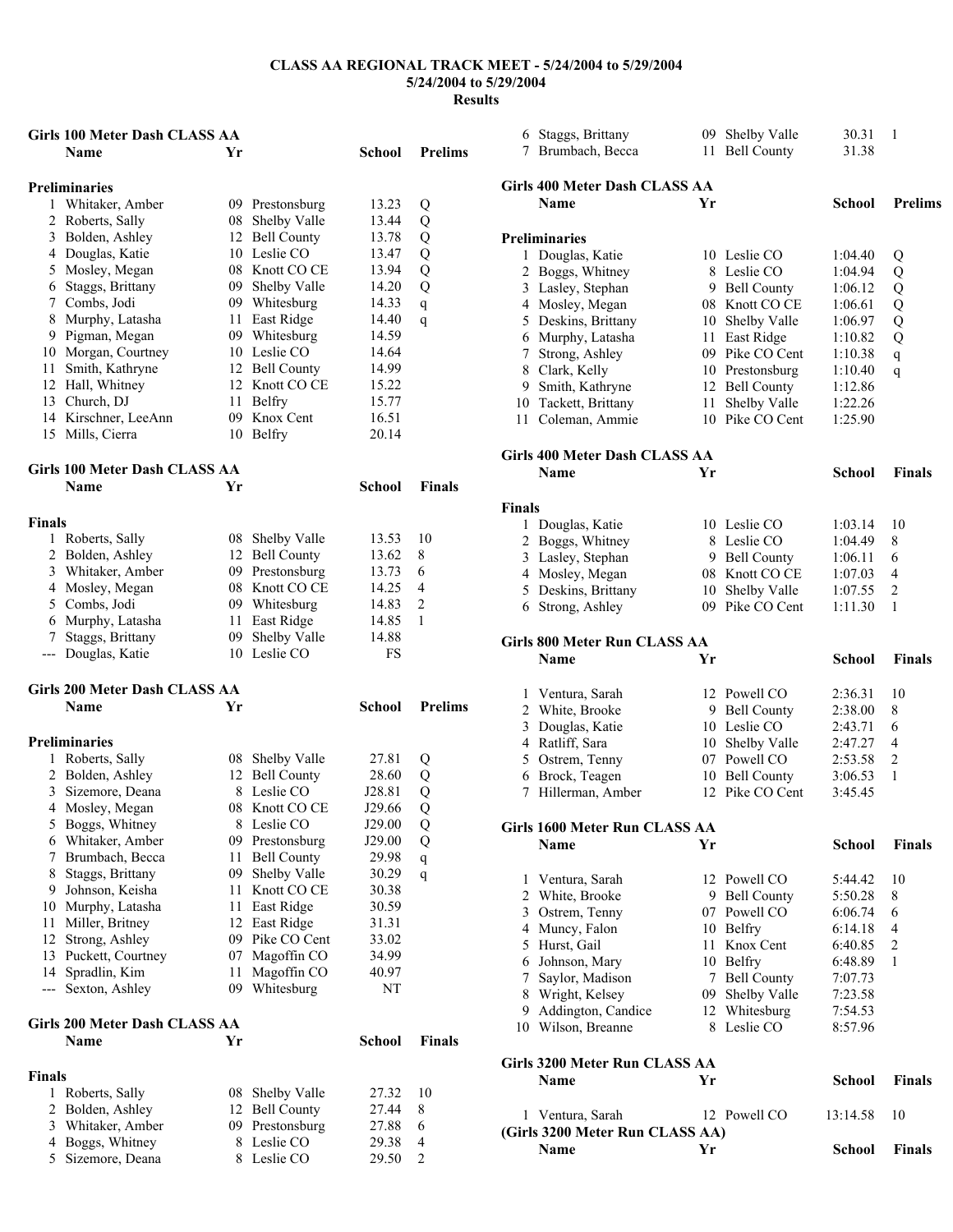**School Prelims** 

| 2 Hobbs, Hannah | 6 Bell County   | 13:25.65 | 8              |
|-----------------|-----------------|----------|----------------|
| 3 White, Brooke | 9 Bell County   | 14:04.78 | 6              |
| 4 Muncy, Falon  | 10 Belfry       | 14:05.80 | $\overline{4}$ |
| 5 Music, Chanel | 11 Prestonsburg | 15:06.93 | $\mathcal{L}$  |
| 6 Ratliff, Sara | 10 Shelby Valle | 15:17.67 |                |
| 7 Johnson, Mary | 10 Belfry       | 15:39.55 |                |
| 8 Hurst, Gail   | 11 Knox Cent    | 15:46.59 |                |
| 9 Hunt, Sara    | 11 East Ridge   | 16:40.67 |                |

| Girls 100 Meter Hurdles CLASS AA |    |
|----------------------------------|----|
| <b>Name</b>                      | Yr |

### **Preliminaries**

|   | Parks, Natasha     | 11 Powell CO   | 17.10 |   |  |
|---|--------------------|----------------|-------|---|--|
|   | 2 Collett, Kelsey  | 11 Bell County | 17.49 |   |  |
|   | 3 McDaniel, Dana   | 12 Powell CO   | 17.59 | O |  |
|   | 4 Hobbs, Sarah     | 9 Bell County  | 17.81 |   |  |
|   | 5 Sizemore, Deana  | 8 Leslie CO    | 19.14 |   |  |
|   | 5 Barger, Brittany | 12 Leslie CO   | 19.14 |   |  |
|   | 7 Combs, Jodi      | 09 Whitesburg  | 19.82 | О |  |
|   | 8 McIntosh, Kayla  | 09 Whitesburg  | 19.97 |   |  |
| 9 | Martin, Heather    | 10 Knott CO CE | 20.45 |   |  |
|   | White, Sara        | Knox Cent      | 21.15 |   |  |

#### **Girls 100 Meter Hurdles CLASS AA Name Yr School Finals**

| <b>Finals</b> |                    |                 |                |       |               |  |
|---------------|--------------------|-----------------|----------------|-------|---------------|--|
|               | Parks, Natasha     |                 | 11 Powell CO   | 17.11 | 10            |  |
|               | 2 Collett, Kelsey  |                 | 11 Bell County | 17.44 | 8             |  |
|               | 3 McDaniel, Dana   |                 | 12 Powell CO   | 17.63 | 6             |  |
|               | 4 Hobbs, Sarah     |                 | 9 Bell County  | 17.77 | 4             |  |
|               | 5 Barger, Brittany |                 | 12 Leslie CO   | 19.17 | $\mathcal{D}$ |  |
|               | 6 Sizemore, Deana  | 8               | Leslie CO      | 19.47 |               |  |
|               | 7 Combs, Jodi      | 09 <sup>2</sup> | Whitesburg     | 20.13 |               |  |
|               | 8 McIntosh, Kayla  | 09              | Whitesburg     | 20.33 |               |  |

### **Girls 300 Meter Hurdles CLASS AA**

|               | Name                             | Yr |                    | School  | <b>Prelims</b> |  |  |  |  |
|---------------|----------------------------------|----|--------------------|---------|----------------|--|--|--|--|
|               | <b>Preliminaries</b>             |    |                    |         |                |  |  |  |  |
| 1             | Hobbs, Sarah                     | 9. | <b>Bell County</b> | 50.93   | Q              |  |  |  |  |
| 2             | Martin, Heather                  | 10 | Knott CO CE        | 54.49   | Q              |  |  |  |  |
| 3             | Parks, Natasha                   | 11 | Powell CO          | 54.80   | Q              |  |  |  |  |
| 4             | McDaniel, Dana                   |    | 12 Powell CO       | 54.21   | Q              |  |  |  |  |
| 5             | Collett, Kelsey                  | 11 | <b>Bell County</b> | 55.05   | Q              |  |  |  |  |
| 6             | Barger, Brittany                 |    | 12 Leslie CO       | 56.70   | Q              |  |  |  |  |
| 7             | Couch, Whitney                   | 10 | Leslie CO          | 57.57   | q              |  |  |  |  |
| 8             | Ratliff, Jessica                 | 09 | Pike CO Cent       | 57.79   | q              |  |  |  |  |
| 9             | Pigman, Megan                    | 09 | Whitesburg         | 58.98   |                |  |  |  |  |
| 10            | Newsome, Natasha                 | 11 | Shelby Valle       | 1:01.23 |                |  |  |  |  |
| 11            | White, Sara                      | 09 | Knox Cent          | 1:02.26 |                |  |  |  |  |
| 12            | Strong, Ashley                   | 09 | Pike CO Cent       | 1:02.37 |                |  |  |  |  |
| 13            | Bowen, Jenny                     | 10 | Belfry             | 1:07.13 |                |  |  |  |  |
|               | Girls 300 Meter Hurdles CLASS AA |    |                    |         |                |  |  |  |  |
|               | Name                             | Yг |                    | School  | <b>Finals</b>  |  |  |  |  |
| <b>Finals</b> |                                  |    |                    |         |                |  |  |  |  |
| 1             | Hobbs, Sarah                     | 9  | <b>Bell County</b> | 49.39   | 10             |  |  |  |  |

2 Martin, Heather 10 Knott CO CE 52.43 8 3 McDaniel, Dana 12 Powell CO 52.44 6

| 4 Collett, Kelsey  | 11 Bell County  | 52.92 4 |     |
|--------------------|-----------------|---------|-----|
| 5 Parks, Natasha   | 11 Powell CO    | 55.99   | 2   |
| 6 Barger, Brittany | 12 Leslie CO    | 58.19   | -1. |
| 7 Couch, Whitney   | 10 Leslie CO    | 58.98   |     |
| 8 Ratliff, Jessica | 09 Pike CO Cent | 59.08   |     |

### **Girls 4x100 Meter Relay CLASS AA**

|   | Team                    | Relay                   | Finals |               |
|---|-------------------------|-------------------------|--------|---------------|
| 1 | Shelby Valley           | A                       | 55.81  | 10            |
|   | 1) Newsome, Natasha 11  | 2) Lucas, Ashley 10     |        |               |
|   | 3) Staggs, Brittany 09  | 4) Roberts, Sally 08    |        |               |
|   | 5) Mullins, Leandra 11  | 6) Deskins, Brittany 10 |        |               |
|   | 2 Leslie County         | A                       | 56.00  | 8             |
|   | 1) Sizemore, Deana 8    | 2) Barger, Brittany 12  |        |               |
|   | 3) Benton, Heather 12   | 4) Boggs, Whitney 8     |        |               |
|   | 5) Morgan, Courtney 10  | 6) Couch, Whitney 10    |        |               |
|   | 3 Knott County Central  | A                       | 56.05  | 6             |
|   | 1) Phillips, Grace 10   | 2) Hall, Whitney 12     |        |               |
|   | 3) Johnson, Keisha 11   | 4) Mosley, Megan 08     |        |               |
| 4 | <b>Bell County</b>      | A                       | 56 94  | 4             |
|   | 1) Collett, Kelsey 11   | 2) Brumbach, Becca 11   |        |               |
|   | 3) Fugate, Rhiannon 9   | 4) Lasley, Stephan 9    |        |               |
|   | 5) Smith, Kathryne 12   |                         |        |               |
|   | 5 Whitesburg            | A                       | 58.31  | $\mathcal{L}$ |
|   | 1) Pigman, Megan 09     | 2) McIntosh, Kayla 09   |        |               |
|   | 3) Sexton, Ashley 09    | 4) Combs, Jodi 09       |        |               |
| 6 | Knox Central            | A                       | 1.0073 | 1             |
|   | 1) Hubbard, Jennifer 12 | 2) Messer, Wendi 09     |        |               |
|   | 3) Kirschner, LeeAnn 09 | 4) Jackson, Medina 09   |        |               |
|   |                         |                         |        |               |

### **Girls 4x200 Meter Relay CLASS AA**

|    | Team                               | Relay                 | <b>Finals</b>           |    |
|----|------------------------------------|-----------------------|-------------------------|----|
| 1  | Shelby Valley                      | A                     | 1:55.67                 | 10 |
|    | 1) Deskins, Brittany 10            | 2) Lucas, Ashley 10   |                         |    |
|    | 3) Staggs, Brittany 09             | 4) Roberts, Sally 08  |                         |    |
|    | 5) Mullins, Leandra 11             |                       |                         |    |
| 2  | <b>Bell County</b>                 | A                     | 1:57.48                 | 8  |
|    | 1) Hobbs, Sarah 9                  | 2) Lasley, Stephan 9  |                         |    |
|    | 3) Brumbach, Becca 11              |                       | 4) Fugate, Rhiannon 9   |    |
|    | 5) Ledger, Brandy 10               |                       |                         |    |
| 3  | Leslie County                      | A                     | 1:58.46                 | 6  |
|    | 1) Benton, Heather 12              | 2) Boggs, Whitney 8   |                         |    |
|    | 3) Couch, Whitney 10               |                       | 4) Sizemore, Deana 8    |    |
|    | 5) Morgan, Courtney 10             | 6) Wooton, Beth 8     |                         |    |
|    | 4 Powell County                    | A                     | 2:00.62                 | 4  |
|    | 1) Bowen, Julie 11                 |                       | 2) McDaniel, Dana 12    |    |
|    | 3) Parks, Natasha 11               | 4) Tyra, Brooke 07    |                         |    |
|    | 5) Walls, Candy 11                 | 6) Reed, Kasey 06     |                         |    |
|    | (Girls 4x200 Meter Relay CLASS AA) |                       |                         |    |
|    | Team                               | Relay                 | <b>Finals</b>           |    |
|    |                                    |                       |                         |    |
| 5. | Knott County Central               | A                     | 2:04.00                 | 2  |
|    | 1) Johnson, Keisha 11              | 2) Phillips, Grace 10 |                         |    |
|    | 3) Hall, Whitney 12                |                       | 4) Hagans, Havanna 12   |    |
|    | 5) Caudill, Michelle 06            |                       | 6) Martin, Heather 10   |    |
| 6  | Knox Central                       | A                     | 2:10.70                 | 1  |
|    | 1) Kirschner, LeeAnn 09            |                       | 2) Hubbard, Jennifer 12 |    |
|    | 3) Messer, Wendi 09                |                       | 4) Smith, Brittany 09   |    |
|    | 5) Bargo, Jennifer 11              | 6) Mills, Kasey 10    |                         |    |
| 7  | Pike County Central                | A                     | 2:15.19                 |    |
|    | 1) Hillerman, Amber 12             |                       | 2) Coleman, Ammie 10    |    |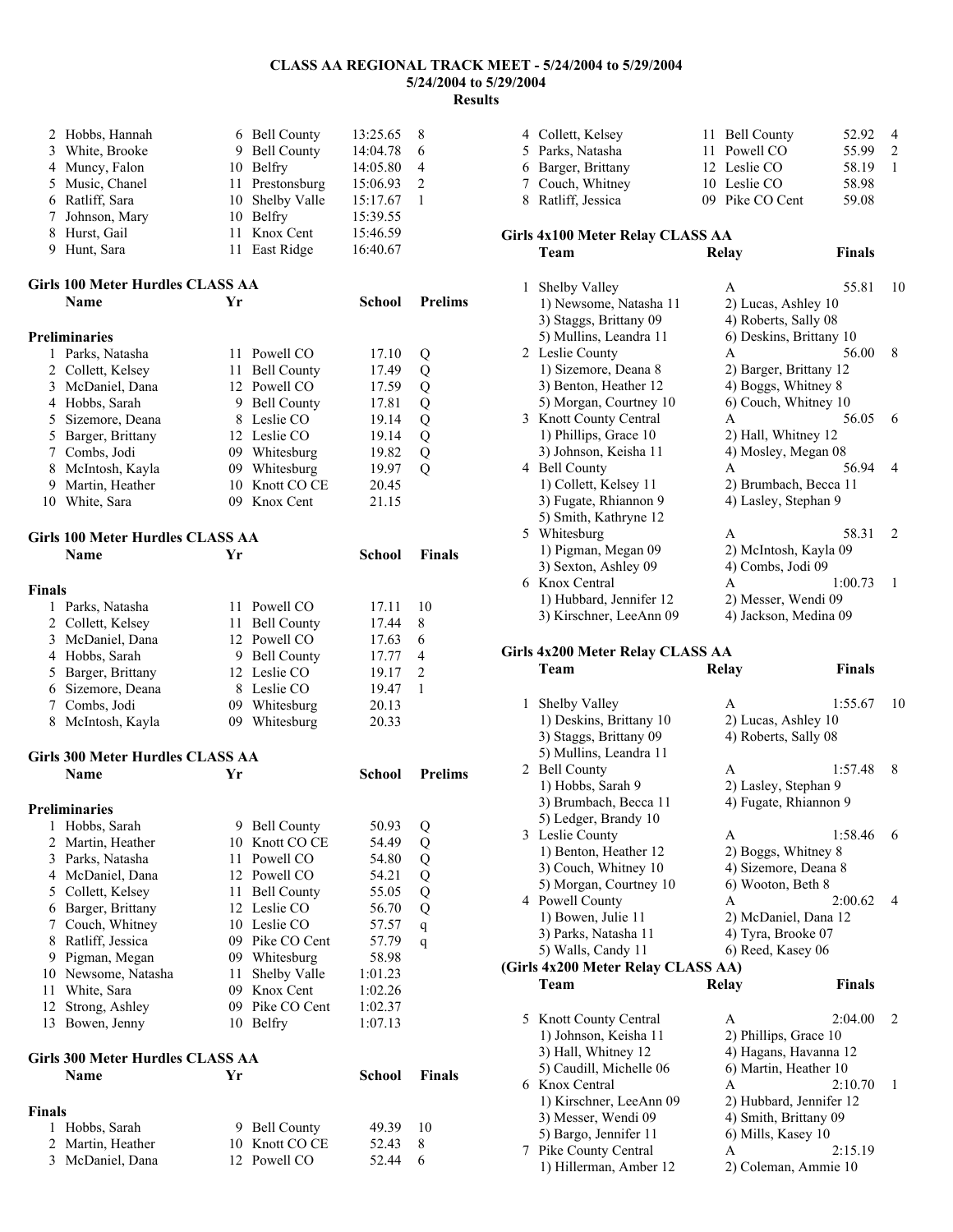**Finals** 

| 3) Ratliff, Jessica 09 | 4) Strong, Ashley 09 |
|------------------------|----------------------|
| 5) Nichols, Jessica 12 |                      |

# **Girls 4x400 Meter Relay CLASS AA**

| 1 | <b>Bell County</b>      | 4:38.92<br>A            | 10            |
|---|-------------------------|-------------------------|---------------|
|   | 1) Hobbs, Sarah 9       | 2) Brock, Teagen 10     |               |
|   | 3) Fugate, Rhiannon 9   | 4) Lasley, Stephan 9    |               |
|   | 5) Smith, Kathryne 12   | 6) Blank, Rachel 11     |               |
|   | 2 Powell County         | 4.4115<br>A             | 8             |
|   | 1) Bowen, Julie 11      | 2) Ostrem, Tenny 07     |               |
|   | 3) Tyra, Brooke 07      | 4) McDaniel, Dana 12    |               |
|   | 5) Walls, Candy 11      | 6) Crabtree, Sarah 06   |               |
|   | 3 Prestonsburg          | 4:45.28<br>A            | 6             |
|   | 1) Spurlock, Kindra 10  | $2)$ Slone, Pam 09      |               |
|   | 3) Whitaker, Amber 09   | 4) Clark, Kelly 10      |               |
|   | 5) Joseph, Jackie 09    | 6) Music, Chanel 11     |               |
|   | 4 Leslie County         | 4:52.52<br>A            | 4             |
|   | 1) Benton, Heather 12   | 2) Wooton, Beth 8       |               |
|   | 3) Couch, Whitney 10    | 4) Honeycutt, Nikki 11  |               |
|   | 5) Morgan, Courtney 10  | 6) Couch, Amanda 10     |               |
|   | 5 Shelby Valley         | A<br>5:08.27            | $\mathcal{D}$ |
|   | 1) Tackett, Brittany 11 | 2) Deskins, Brittany 10 |               |
|   | 3) Ratliff, Sara 10     | 4) Pavlik, Sarah 09     |               |
|   | 5) Wright, Kelsey 09    |                         |               |
|   | 6 Knox Central          | 5:20.31<br>A            | 1             |
|   | 1) Jackson, Medina 09   | 2) Hubbard, Jennifer 12 |               |
|   | 3) Merida, Amber 05     | 4) Smith, Brittany 09   |               |

## **Girls 4x800 Meter Relay CLASS AA**

|   | Team                                |    | Relay                 | Finals   |                |
|---|-------------------------------------|----|-----------------------|----------|----------------|
| 1 | <b>Bell County</b>                  |    | A                     | 10:55.62 | 10             |
|   | 1) Blank, Rachel 11                 |    | 2) Brock, Teagen 10   |          |                |
|   | 3) Hobbs, Hannah 6                  |    | 4) White, Brooke 9    |          |                |
|   | 5) Gibson, Caitlin 5                |    | 6) Saylor, Madison 7  |          |                |
|   | 2 Powell County                     |    | A                     | 11:02.54 | 8              |
|   | 1) Ostrem, Tenny 07                 |    | 2) Tyra, Brooke 07    |          |                |
|   | 3) Bowen, Julie 11                  |    | 4) Ventura, Sarah 12  |          |                |
|   | 5) Reed, Kasey 06                   |    | 6) McClure, Stacy 12  |          |                |
|   | 3 Prestonsburg                      |    | A                     | 11:43.20 | 6              |
|   | 1) Spurlock, Kindra 10              |    | 2) Joseph, Jackie 09  |          |                |
|   | 3) Clark, Kelly 10                  |    | 4) Slone, Pam 09      |          |                |
|   | 5) Music, Chanel 11                 |    | 6) Whitaker, Amber 09 |          |                |
|   | 4 Leslie County                     |    | A                     | 13:48.40 | $\overline{4}$ |
|   | 1) Couch, Whitney 10                |    | 2) Wilson, Breanne 8  |          |                |
|   | 3) Wooton, Beth 8                   |    | 4) Couch, Amanda 10   |          |                |
|   | 5) Wilson, Miranda 12               |    |                       |          |                |
|   | <b>Boys 100 Meter Dash CLASS AA</b> |    |                       |          |                |
|   | <b>Name</b>                         | Yr |                       | School   | <b>Prelims</b> |
|   | <b>Preliminaries</b>                |    |                       |          |                |
| 1 | Jones, David                        | 11 | Belfry                | 10.74    | Q              |
|   | 2 Robbins, Shawn                    | 11 | <b>Bell County</b>    | 11.60    | Q              |
|   | 3 Brown, Chris                      | 10 | Knox Cent             | 11.62    | Q              |
| 4 | Griffith, Timmy                     | 11 | Shelby Valle          | 11.64    | Q              |
| 5 | Brumbach, John                      | 12 | <b>Bell County</b>    | 11.72    | Q              |
| 6 | France, Richard                     | 11 | Shelby Valle          | 11.73    | Q              |
| 7 | Vanover, Brandon                    | 10 | East Ridge            | 11.85    | q              |

8 Miller, Derrick 11 Knott CO CE 11.90 q

| 9             | Lindsay, Jay                                |          | 12 Sheldon Clar                     | 12.12          |                |
|---------------|---------------------------------------------|----------|-------------------------------------|----------------|----------------|
|               | 10 Bentley, Phillip                         |          | 10 Whitesburg                       | 12.28          |                |
| 11            | Joiner, Marion                              | 10       | Sheldon Clar                        | 12.36          |                |
|               | 12 Greene, James                            |          | 10 Knox Cent                        | 12.61          |                |
|               | 13 Mason, Steve                             |          | 09 East Ridge                       | 12.77          |                |
|               | 14 Justice, Nick                            |          | 09 Powell CO                        | 12.85          |                |
|               | 15 Jayne, Cameron                           | 10       | Magoffin CO                         | 12.97          |                |
|               | 16 Howard, Jonathan                         | 10       | Magoffin CO                         | 13.01          |                |
|               | 17 Williams, Blake                          | 11       | Knott CO CE                         | 13.29          |                |
|               |                                             |          |                                     |                |                |
|               | <b>Boys 100 Meter Dash CLASS AA</b>         |          |                                     |                |                |
|               | <b>Name</b>                                 | Yr       |                                     | <b>School</b>  | <b>Finals</b>  |
|               |                                             |          |                                     |                |                |
| <b>Finals</b> |                                             |          |                                     |                |                |
|               | 1 Jones, David                              |          | 11 Belfry                           | 10.93          | 10             |
|               | 2 Brumbach, John                            |          | 12 Bell County                      | 11.71          | 8              |
|               | 3 Robbins, Shawn                            | 11       | <b>Bell County</b>                  | 11.74          | 6              |
|               | 4 Griffith, Timmy                           | 11       | Shelby Valle                        | 12.03          | 3              |
|               | 4 France, Richard                           | 11       | Shelby Valle                        | 12.03          | 3              |
|               | 6 Vanover, Brandon                          |          | 10 East Ridge                       | 12.24          | 1              |
|               | 7 Miller, Derrick                           | 11       | Knott CO CE                         | 12.38          |                |
|               |                                             |          |                                     |                |                |
|               | <b>Boys 200 Meter Dash CLASS AA</b>         |          |                                     |                |                |
|               | <b>Name</b>                                 | Yr       |                                     | <b>School</b>  | <b>Prelims</b> |
|               | <b>Preliminaries</b>                        |          |                                     |                |                |
|               | 1 Greer, Lonnie                             |          | 11 Powell CO                        | 23.85          |                |
|               |                                             |          |                                     |                | Q              |
|               | 2 Griffith, Timmy<br>3 Brumbach, John       | 11<br>12 | Shelby Valle                        | 23.86<br>23.89 | Q              |
|               |                                             | 10       | <b>Bell County</b><br><b>Belfry</b> |                | Q              |
|               | 4 Phillips, Jordan<br>5 France, Richard     | 11       | Shelby Valle                        | 23.95<br>24.27 | Q<br>Q         |
|               | 6 Vanover, Brandon                          |          | 10 East Ridge                       | 24.41          | Q              |
|               |                                             |          | 10 Bell County                      | 24.01          |                |
|               | 7 Sampson, Calvin<br>8 Bobbitt, Alex        | 11       | Sheldon Clar                        | 24.59          | $\mathbf q$    |
|               | 9 Sisco, Aaron                              |          | 10 Pike CO Cent                     | 25.78          | q              |
|               | 10 Kerr, Matt                               | 10       | Pike CO Cent                        | 26.17          |                |
|               | 11 Testerman, Jared                         | 09       | Belfry                              | 26.37          |                |
|               | 12 Justice, Nick                            |          | 09 Powell CO                        | 26.46          |                |
|               | 13 Hayes, Matt                              |          | 09 Sheldon Clar                     | 26.59          |                |
|               | 14 Howard, Jonathan                         |          | 10 Magoffin CO                      | 26.96          |                |
| 15            | Mason, Steve                                | 09       | East Ridge                          | 27.78          |                |
|               |                                             |          |                                     |                |                |
|               | <b>Boys 200 Meter Dash CLASS AA</b>         |          |                                     |                |                |
|               | <b>Name</b>                                 | Yr       |                                     | School         | <b>Finals</b>  |
|               |                                             |          |                                     |                |                |
| <b>Finals</b> |                                             |          |                                     |                |                |
| $\mathbf{1}$  | Griffith, Timmy                             | 11       | Shelby Valle                        | 23.80          | 10             |
|               | 2 Brumbach, John                            | 12       | <b>Bell County</b>                  | 23.94          | 8              |
|               | 3 France, Richard                           | 11       | Shelby Valle                        | 24.32          | 6              |
|               | 4 Vanover, Brandon                          |          | 10 East Ridge                       | 24.56          | 4              |
|               | 5 Greer, Lonnie                             | 11       | Powell CO                           | 24.78          | $\overline{2}$ |
|               | 6 Sampson, Calvin                           | 10       | <b>Bell County</b>                  | 24.81          | 1              |
|               | 7 Phillips, Jordan                          | 10       | <b>Belfry</b>                       | 24.82          |                |
|               |                                             |          |                                     |                |                |
|               | <b>Boys 400 Meter Dash CLASS AA</b><br>Name | Yr       |                                     | School         | <b>Prelims</b> |
|               |                                             |          |                                     |                |                |
|               | <b>Preliminaries</b>                        |          |                                     |                |                |
|               | 1 Brumbach, John                            | 12       | <b>Bell County</b>                  | 53.10          | Q              |
|               | 2 Greer, Lonnie                             | 11       | Powell CO                           | 53.51          | Q              |
|               | 3 Kendrick, Kurtis                          |          | 12 Belfry                           | 55.32          | Q              |
|               | 4 Monroe, Derek                             |          | 10 Knox Cent                        | 56.35          | Q              |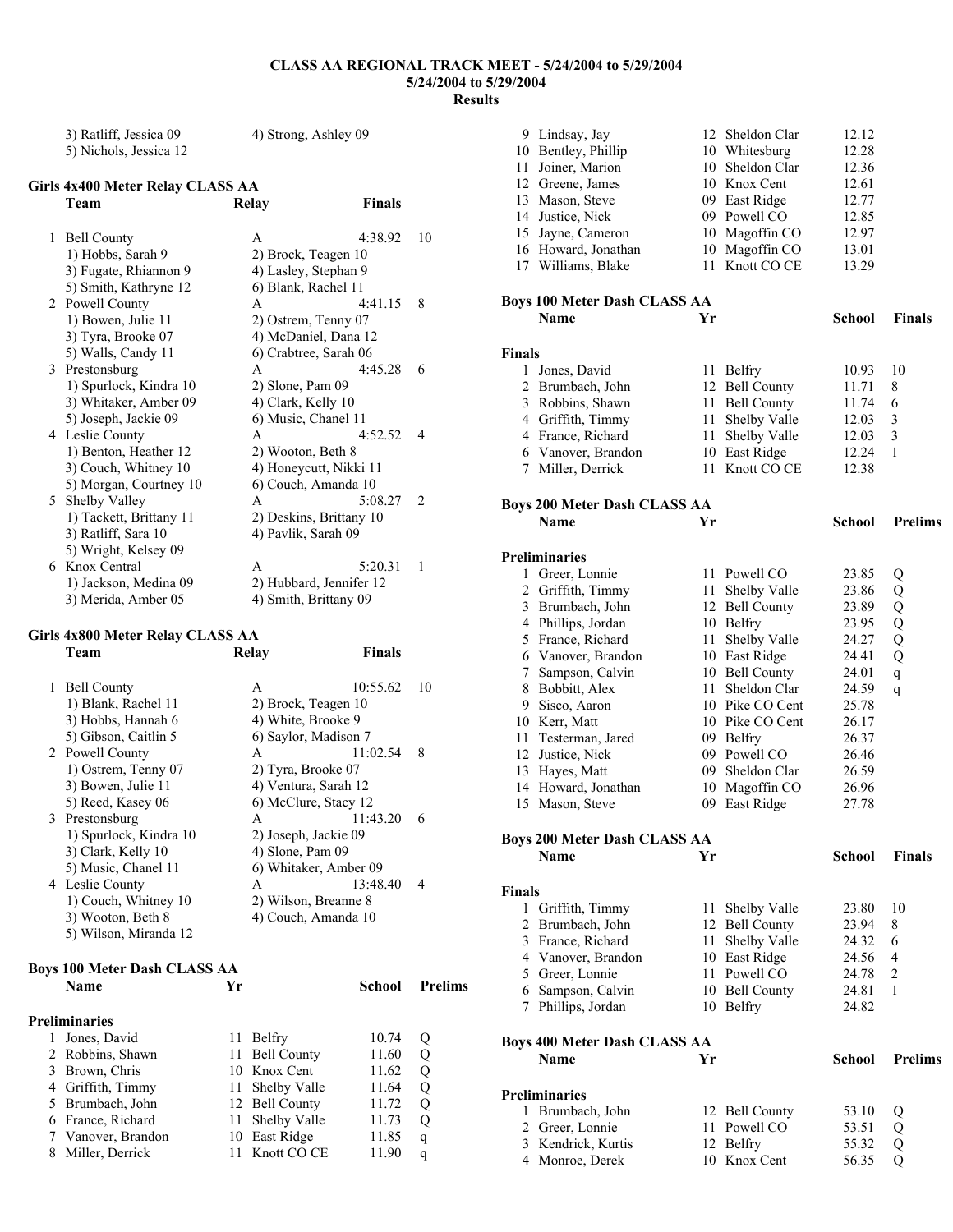|               | 5 Newsome, Forest                   | 12   | Sheldon Clar    | 57.37         | Q              |
|---------------|-------------------------------------|------|-----------------|---------------|----------------|
|               | 6 Steelman, Mark                    |      | 10 Knox Cent    | 59.62         | Q              |
|               | 7 Hall, Wes                         |      | 09 Prestonsburg | 56.65         | q              |
|               | 8 Wright, Matthew                   |      | 11 Shelby Valle | 57.52         | q              |
|               | 9 Ratliff, David                    |      | 09 East Ridge   | 59.09         |                |
| 10            | Jayne, Cameron                      |      | 10 Magoffin CO  | 59.66         |                |
|               | 11 Smallwood, Alex                  |      | 09 Shelby Valle | 1:02.69       |                |
|               |                                     |      |                 |               |                |
|               | 12 Collier, Stephen Kyle            |      | 10 Pike CO Cent | 1:04.35       |                |
|               | 13 Mills, Nathan                    |      | 10 Pike CO Cent | 1:06.32       |                |
|               | 14 Barnett, Brian                   | 12   | Magoffin CO     | 1:10.12       |                |
|               | 15 Brewer, Keith                    | 09   | <b>Belfry</b>   | 1:11.60       |                |
|               |                                     |      |                 |               |                |
|               | <b>Boys 400 Meter Dash CLASS AA</b> |      |                 |               |                |
|               | <b>Name</b>                         | Yr   |                 | School        | <b>Finals</b>  |
|               |                                     |      |                 |               |                |
| <b>Finals</b> |                                     |      |                 |               |                |
| 1             | Brumbach, John                      |      | 12 Bell County  | 52.00         | 10             |
|               |                                     |      |                 |               |                |
|               | 2 Greer, Lonnie                     | 11 - | Powell CO       | 53.06         | 8              |
|               | 3 Kendrick, Kurtis                  |      | 12 Belfry       | 54.85         | 6              |
|               | 4 Monroe, Derek                     |      | 10 Knox Cent    | 56.76         | 4              |
|               | 5 Hall, Wes                         |      | 09 Prestonsburg | 56.93         | 2              |
|               | 6 Newsome, Forest                   |      | 12 Sheldon Clar | 57.11         | 1              |
|               | 7 Wright, Matthew                   | 11   | Shelby Valle    | 57.18         |                |
| 8             | Steelman, Mark                      |      | 10 Knox Cent    | 1:00.65       |                |
|               |                                     |      |                 |               |                |
|               | <b>Boys 800 Meter Run CLASS AA</b>  |      |                 |               |                |
|               | <b>Name</b>                         | Yr   |                 | <b>School</b> | <b>Finals</b>  |
|               |                                     |      |                 |               |                |
|               |                                     |      |                 |               |                |
| 1             | Ratliff, Brett                      |      | 12 Pike CO Cent | 2:05.56       | 10             |
|               | 2 Hoskins, Ben                      |      | 11 Bell County  | 2:09.23       | 8              |
|               | 3 Bentley, Jonathan                 |      | 10 Pike CO Cent | 2:11.78       | 6              |
|               | 4 Wahlstedt, Walter                 | 11 - | Knox Cent       | 2:14.10       | 4              |
|               | 5 Pippen, Lincoln                   |      | 11 Powell CO    | 2:23.52       | $\overline{c}$ |
|               | 6 Williams, Blake                   |      | 11 Knott CO CE  | 2:26.83       | 1              |
|               | 7 Adams, Josh                       |      | 9 Leslie CO     | 2:38.60       |                |
|               | 8 Martin, Chayse                    |      | 09 Prestonsburg | 2:41.76       |                |
|               |                                     |      | 11 Leslie CO    |               |                |
|               | 9 Collett, Eldon                    |      |                 | 2:45.89       |                |
|               | 10 Smith, Tommy                     |      | 09 East Ridge   | 2:48.21       |                |
| 11            | Barnett, Brian                      | 12   | Magoffin CO     | 2:50.53       |                |
| 12            | Holbrook, Tyler                     | 10   | Magoffin CO     | 3:01.84       |                |
|               |                                     |      |                 |               |                |
|               | <b>Boys 1600 Meter Run CLASS AA</b> |      |                 |               |                |
|               | Name                                | Yr   |                 | School        | <b>Finals</b>  |
|               |                                     |      |                 |               |                |
| 1             | Blank, Nathaniel                    |      | 12 Bell County  | 4:32.15       | 10             |
|               | 2 Ratliff, Brett                    |      | 12 Pike CO Cent | 4:33.61       | 8              |
|               | 3 Musgrave, Jeff                    |      | 12 Knox Cent    | 4:53.03       | 6              |
|               | 4 Hoskins, Ben                      |      | 11 Bell County  | 4:57.05       | 4              |
|               |                                     |      |                 |               | $\sqrt{2}$     |
|               | 5 Branstutter, Aaron                |      | 12 Knox Cent    | 4:58.35       |                |
|               | 6 Smith, Tommy                      |      | 09 East Ridge   | 5:41.32       | 1              |
| 7             | Pippen, Lincoln                     |      | 11 Powell CO    | 5:43.95       |                |
|               | 8 Southerland, Scott                |      | 10 Cawood       | 5:55.92       |                |
|               | 9 Chaffin, Cory                     |      | 10 Belfry       | 6:52.99       |                |
|               |                                     |      |                 |               |                |
|               | <b>Boys 3200 Meter Run CLASS AA</b> |      |                 |               |                |
|               | Name                                | Yr   |                 | School        | <b>Finals</b>  |
|               |                                     |      |                 |               |                |
| 1             | Blank, Nathaniel                    |      | 12 Bell County  | 10:43.04      | 10             |
|               | 2 Bays, Lee                         |      | 09 Knox Cent    | 11:33.68      | 8              |
|               | 3 Branstutter, Aaron                |      | 12 Knox Cent    | 11:35.94      | 6              |
|               | 4 Williams, Jarrett                 | 12   | Magoffin CO     | 12:10.96      | 4              |
|               | 5 Ratliff, Chase                    | 06   | Shelby Valle    | 12:41.33      | $\overline{c}$ |
|               |                                     |      |                 |               |                |

|               | 6 Saylor, Cody                                   |    | 7 Bell County                    | 12:49.48      | 1              |
|---------------|--------------------------------------------------|----|----------------------------------|---------------|----------------|
|               | 7 Jones, Brian                                   |    | 11 Cawood                        | 13:26.62      |                |
|               | 8 Estridge, Duke                                 |    | 12 Pike CO Cent                  | 13:47.60      |                |
|               | 9 Brewer, Tyler                                  |    | 06 Powell CO                     | 16:27.90      |                |
|               |                                                  |    |                                  |               |                |
|               | <b>Boys 110 Meter Hurdles CLASS AA</b>           |    |                                  |               |                |
|               | <b>Name</b>                                      | Yr |                                  | <b>School</b> | <b>Prelims</b> |
|               |                                                  |    |                                  |               |                |
|               | <b>Preliminaries</b>                             |    |                                  |               |                |
|               | 1 Jamerson, Nicholas                             |    | 12 Prestonsburg                  | 15.88         | Q              |
|               | 2 Sampson, Calvin                                |    | 10 Bell County                   | 17.28         | Q              |
|               | 3 Newsome, Forest                                |    | 12 Sheldon Clar                  | 16.97         | Q              |
|               | 4 Bond, Brad                                     |    | 10 Prestonsburg                  | 18.78         | Q              |
|               | 5 Ratliff, David                                 |    | 09 East Ridge                    | 18.91         | Q              |
|               | 6 Johnson, Garret                                |    | 10 Bell County                   | 19.65         | Q              |
|               | 7 Bowling, A J                                   |    | 11 Leslie CO                     | 19.66         | Q              |
|               | 8 Muncy, Danny                                   |    | 12 Sheldon Clar                  | 22.53         | $\overline{Q}$ |
|               | --- Ramsey, Matt                                 |    | 10 Knox Cent                     |               |                |
|               |                                                  |    |                                  | DQ            |                |
|               | <b>Boys 110 Meter Hurdles CLASS AA</b>           |    |                                  |               |                |
|               | Name                                             | Yr |                                  | School        | <b>Finals</b>  |
|               |                                                  |    |                                  |               |                |
| <b>Finals</b> |                                                  |    |                                  |               |                |
|               | 1 Jamerson, Nicholas                             |    | 12 Prestonsburg                  | 16.24         | 10             |
|               | 2 Sampson, Calvin                                |    | 10 Bell County                   | 16.90         | 8              |
|               | 3 Newsome, Forest                                |    | 12 Sheldon Clar                  |               |                |
|               |                                                  |    |                                  | 17.03         | 6              |
|               | 4 Johnson, Garret                                |    | 10 Bell County                   | 18.25         | 4              |
|               | 5 Bond, Brad                                     |    | 10 Prestonsburg                  | 18.71         | 2              |
|               | 6 Ratliff, David                                 |    | 09 East Ridge                    | 18.94         | 1              |
|               | 7 Bowling, A J                                   |    | 11 Leslie CO                     | 20.74         |                |
|               | 8 Muncy, Danny                                   |    | 12 Sheldon Clar                  | 22.41         |                |
|               |                                                  |    |                                  |               |                |
|               |                                                  |    |                                  |               |                |
|               | <b>Boys 300 Meter Hurdles CLASS AA</b>           |    |                                  |               |                |
|               | <b>Name</b>                                      | Yr |                                  | School        | <b>Prelims</b> |
|               |                                                  |    |                                  |               |                |
|               | <b>Preliminaries</b>                             |    |                                  |               |                |
|               | 1 Robbins, Shawn                                 |    | 11 Bell County                   | 43.62         | Q              |
|               | 2 Jamerson, Nicholas                             |    | 12 Prestonsburg                  | 45.55         | Q              |
|               | 3 Bond, Brad                                     |    | 10 Prestonsburg                  | 47.00         | Q              |
|               | Preliminaries  (Boys 300 Meter Hurdles CLASS AA) |    |                                  |               |                |
|               | Name                                             | Yr |                                  | <b>School</b> | <b>Prelims</b> |
|               |                                                  |    |                                  |               |                |
|               | 4 Johnson, Garret                                |    | 10 Bell County                   | 47.14         | Q              |
|               | 5 Collins, Willie                                |    | 11 East Ridge                    | 48.28         | Q              |
|               | 6 Estridge, Duke                                 |    | 12 Pike CO Cent                  | 50.12         | Q              |
|               | 7 Bowling, A J                                   |    | 11 Leslie CO                     | 48.90         | Q              |
|               | 8 Maldanado, Vincent                             |    | 10 Powell CO                     | 52.50         | Q              |
|               | 9 Byrd, Myron                                    |    | 10 Powell CO                     | 50.33         |                |
|               | 10 Greene, James                                 |    | 10 Knox Cent                     | 50.98         |                |
|               | 11 Risner, Shawn                                 |    | 11 Knott CO CE                   | 52.88         |                |
|               | --- Phillips, Gage                               |    | 08 Shelby Valle                  | NT            |                |
|               | --- Peace, Stanton                               |    | 10 Knox Cent                     | NT            |                |
|               | --- Ratliff, David                               |    | 09 East Ridge                    | DQ            |                |
|               |                                                  |    |                                  |               |                |
|               |                                                  |    |                                  |               |                |
|               | <b>Boys 300 Meter Hurdles CLASS AA</b><br>Name   | Yr |                                  | School        | Finals         |
|               |                                                  |    |                                  |               |                |
| <b>Finals</b> |                                                  |    |                                  |               |                |
|               |                                                  |    |                                  | 43.68         | 10             |
|               | 1 Jamerson, Nicholas<br>2 Robbins, Shawn         |    | 12 Prestonsburg                  | 43.87         | 8              |
|               | 3 Johnson, Garret                                |    | 11 Bell County<br>10 Bell County | 45.71         | 6              |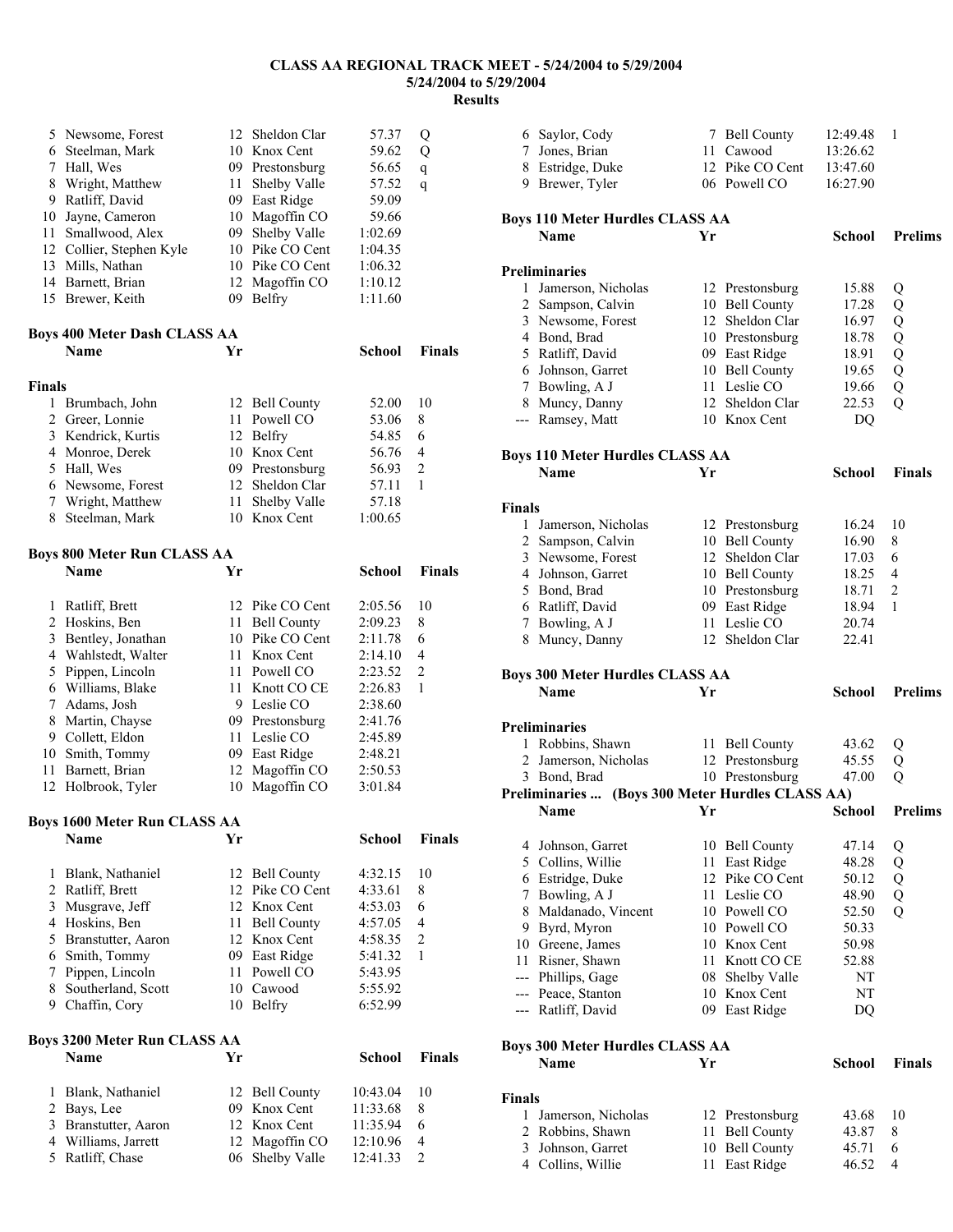| 5 Bond, Brad         | 10 Prestonsburg | 48.50 | 2              |
|----------------------|-----------------|-------|----------------|
| 6 Bowling, A J       | 11 Leslie CO    | 49.71 | $\overline{1}$ |
| 7 Estridge, Duke     | 12 Pike CO Cent | 50.67 |                |
| 8 Maldanado, Vincent | 10 Powell CO    | 52.44 |                |

## **Boys 4x100 Meter Relay CLASS AA**

|   | Team                    | Relay                  | <b>Finals</b>               |    |
|---|-------------------------|------------------------|-----------------------------|----|
| 1 | Belfry                  | A                      | 47.14                       | 10 |
|   | 1) Jones, David 11      | 2) Phillips, Jordan 10 |                             |    |
|   | 3) Kendrick, Kurtis 12  | 4) Akers, James 11     |                             |    |
|   | 5) Howard, Doug 11      | 6) Testerman, Jared 09 |                             |    |
| 2 | Shelby Valley           | A                      | 47.97                       | 8  |
|   | 1) Griffith, Timmy 11   | 2) France, Richard 11  |                             |    |
|   | 3) Potter, Nick 11      | 4) Smallwood, Alex 09  |                             |    |
|   | 5) Mullins, Zach 10     | 6) Phillips, Gage 08   |                             |    |
| 3 | <b>Bell County</b>      | A                      | 48.46                       | 6  |
|   | 1) Harbin, Trey 12      | 2) Miller, Cody 11     |                             |    |
|   | 3) Sampson, Calvin 10   | 4) Mason, Dustin 10    |                             |    |
|   | 5) Wagers, Jordan 12    |                        |                             |    |
| 4 | Knox Central            | A                      | 48.64                       | 4  |
|   | 1) Cutter, Travis 11    | 2) Ramsey, Matt 10     |                             |    |
|   | $3)$ Jones, Josh 10     | 4) Greene, James 10    |                             |    |
|   | 5) Brown, Chris 10      | 6) Mills, Jeremy 09    |                             |    |
| 5 | Powell County           | A                      | 48.91                       | 2  |
|   | 1) Garrison, Collin 10  | 2) Justice, Nick 09    |                             |    |
|   | 3) Taylor, Daniel 10    | 4) Denniston, Wyatt 08 |                             |    |
|   | 5) Greer, Lonnie 11     |                        |                             |    |
| 6 | Pike County Central     | A                      | 50.55                       | 1  |
|   | 1) Sisco, Aaron 10      |                        | 2) Collier, Stephen Kyle 10 |    |
|   | 3) Bentley, Jonathan 10 | 4) Estridge, Duke 12   |                             |    |
|   | 5) Mills, Nathan 10     | 6) Ratliff, Brett 12   |                             |    |
|   | Sheldon Clark           | A                      | DQ                          |    |
|   | 1) Cornette, Daniel 12  | 2) Joiner, Marion 10   |                             |    |
|   | 3) Mahon, Brandon 12    | 4) Lindsay, Jay 12     |                             |    |
|   | 5) Bobbitt, Alex 11     | 6) Moore, Nathan 12    |                             |    |

### **Boys 4x200 Meter Relay CLASS AA**

|   | Team                   | Relay                 | <b>Prelims</b>         |   |
|---|------------------------|-----------------------|------------------------|---|
|   | <b>Preliminaries</b>   |                       |                        |   |
| 1 | Prestonsburg           | A                     | 1:34.09                | Ő |
|   | 1) Moore, Seth 09      | $2)$ Bond, Brad $10$  |                        |   |
|   | 3) Shaffer, Dave 10    | 4) Hall, Wes 09       |                        |   |
|   | 2 Bell County          | A                     | 1:39.06                | Q |
|   | 1) Miller, Cody 11     |                       | 2) Gibson, Jeremiah 12 |   |
|   | 3) Brumbach, John 12   | 4) Harbin, Trey 12    |                        |   |
|   | 5) Robbins, Shawn 11   | 6) Mason, Dustin 10   |                        |   |
|   | 3 Knox Central         | A                     | 1:37.57                | Q |
|   | 1) Cutter, Travis 11   | 2) Ramsey, Matt 10    |                        |   |
|   | 3) Monroe, Derek 10    | 4) Brown, Chris 10    |                        |   |
|   | 5) Steelman, Mark 10   | 6) Jones, Josh 10     |                        |   |
|   | 4 Powell County        | A                     | 1:41.55                | Q |
|   | 1) Garrison, Collin 10 | 2) Justice, Nick 09   |                        |   |
|   | 3) Taylor, Daniel 10   |                       | 4) Denniston, Wyatt 08 |   |
|   | 5) Greer, Lonnie 11    |                       |                        |   |
|   | 5 Sheldon Clark        | A                     | 1:42.70                | Q |
|   | 1) Cornette, Daniel 12 | 2) Joiner, Marion 10  |                        |   |
|   | 3) Mahon, Brandon 12   | 4) Bobbitt, Alex 11   |                        |   |
|   | 5) Lindsay, Jay 12     | 6) Moore, Nathan 12   |                        |   |
|   | 6 East Ridge           | A                     | 1:45.28                | Q |
|   | 1) Vanover, Brandon 10 | 2) Collins, Willie 11 |                        |   |
|   | 3) Branham, Aaron 11   | 4) Mason, Steve 09    |                        |   |

|        | 5) Coleman, Anthony 09<br>7 Magoffin County<br>1) Williams, Jarrett 12<br>3) Barnett, Brian 12                            | 6) Justice, Jordan 12<br>A<br>2) Jayne, Cameron 10<br>4) Howard, Jonathan 10 | 1:48.36       | Q  |
|--------|---------------------------------------------------------------------------------------------------------------------------|------------------------------------------------------------------------------|---------------|----|
|        | 5) Holbrook, Tyler 10<br>8 Pike County Central<br>1) Kerr, Matt 10<br>3) Collier, Stephen Kyle 10<br>5) Estridge, Duke 12 | A<br>2) Mills, Nathan 10<br>4) Sisco, Aaron 10<br>6) Bentley, Jonathan 10    | 1:51.51       | Q  |
|        | 9 Leslie County<br>1) Asher, Jake 11<br>3) Adams, Josh 9<br>5) Collins, Jason 11                                          | A<br>2) Joseph, Jonathan 12<br>4) Collett, Eldon 11<br>6) Barger, Sam 12     | 1:52.79       |    |
|        | <b>Boys 4x200 Meter Relay CLASS AA</b><br>Team                                                                            | Relay                                                                        | Finals        |    |
|        |                                                                                                                           |                                                                              |               |    |
| Finals |                                                                                                                           |                                                                              |               |    |
|        | 1 Bell County<br>1) Miller, Cody 11                                                                                       | A<br>2) Gibson, Jeremiah 12                                                  | 1:38.05       | 10 |
|        | 3) Brumbach, John 12<br>5) Robbins, Shawn 11<br>2 Knox Central                                                            | 4) Harbin, Trey 12<br>6) Mason, Dustin 10<br>A                               | 1:39.27       | 8  |
|        | 1) Cutter, Travis 11<br>3) Monroe, Derek 10<br>5) Steelman, Mark 10                                                       | 2) Ramsey, Matt 10<br>4) Brown, Chris 10<br>6) Jones, Josh 10                |               |    |
|        | 3 East Ridge<br>1) Vanover, Brandon 10<br>3) Branham, Aaron 11                                                            | A<br>2) Collins, Willie 11<br>4) Mason, Steve 09                             | 1:40.33       | 6  |
|        | 5) Coleman, Anthony 09                                                                                                    | 6) Justice, Jordan 12                                                        |               |    |
|        | Finals  (Boys 4x200 Meter Relay CLASS AA)<br>Team                                                                         |                                                                              | <b>Finals</b> |    |
|        |                                                                                                                           |                                                                              |               |    |
|        |                                                                                                                           | Relay                                                                        |               |    |
|        | 4 Powell County                                                                                                           | A                                                                            | 1:40.48       | 4  |
|        | 1) Garrison, Collin 10<br>3) Taylor, Daniel 10<br>5) Greer, Lonnie 11                                                     | 2) Justice, Nick 09<br>4) Denniston, Wyatt 08                                |               |    |
|        | 5 Sheldon Clark<br>1) Cornette, Daniel 12<br>3) Mahon, Brandon 12                                                         | A<br>2) Joiner, Marion 10<br>4) Bobbitt, Alex 11                             | 1:42.48       | 2  |
|        | 5) Lindsay, Jay 12<br>6 Prestonsburg<br>1) Moore, Seth 09                                                                 | 6) Moore, Nathan 12<br>A<br>2) Bond, Brad 10                                 | 1:44.40       | 1  |
| 7      | 3) Shaffer, Dave 10<br>Pike County Central<br>1) Kerr, Matt 10                                                            | 4) Hall, Wes 09<br>A<br>2) Mills, Nathan 10                                  | 1:46.51       |    |
|        | 3) Collier, Stephen Kyle 10<br>5) Estridge, Duke 12<br>8 Magoffin County                                                  | 4) Sisco, Aaron 10<br>6) Bentley, Jonathan 10<br>Α                           | 1:47.79       |    |
|        | 1) Williams, Jarrett 12<br>3) Barnett, Brian 12<br>5) Holbrook, Tyler 10                                                  | 2) Jayne, Cameron 10<br>4) Howard, Jonathan 10                               |               |    |
|        |                                                                                                                           |                                                                              |               |    |
|        | Boys 4x400 Meter Relay CLASS AA<br>Team                                                                                   | Relay                                                                        | <b>Finals</b> |    |

| 1 Bell County           |                       | 3:46.44               | 10 |
|-------------------------|-----------------------|-----------------------|----|
| 1) Blank, Nathaniel 12  |                       | 2) Sampson, Calvin 10 |    |
| 3) Hoskins, Ben 11      | 4) Johnson, Garret 10 |                       |    |
| 5) Saylor, Cody 7       | 6) Miller, Cody 11    |                       |    |
| 2 Pike County Central   | А                     | 3:48.69               | 8  |
| 1) Kerr, Matt 10        | 2) Sisco, Aaron 10    |                       |    |
| 3) Bentley, Jonathan 10 | 4) Ratliff, Brett 12  |                       |    |
|                         |                       |                       |    |